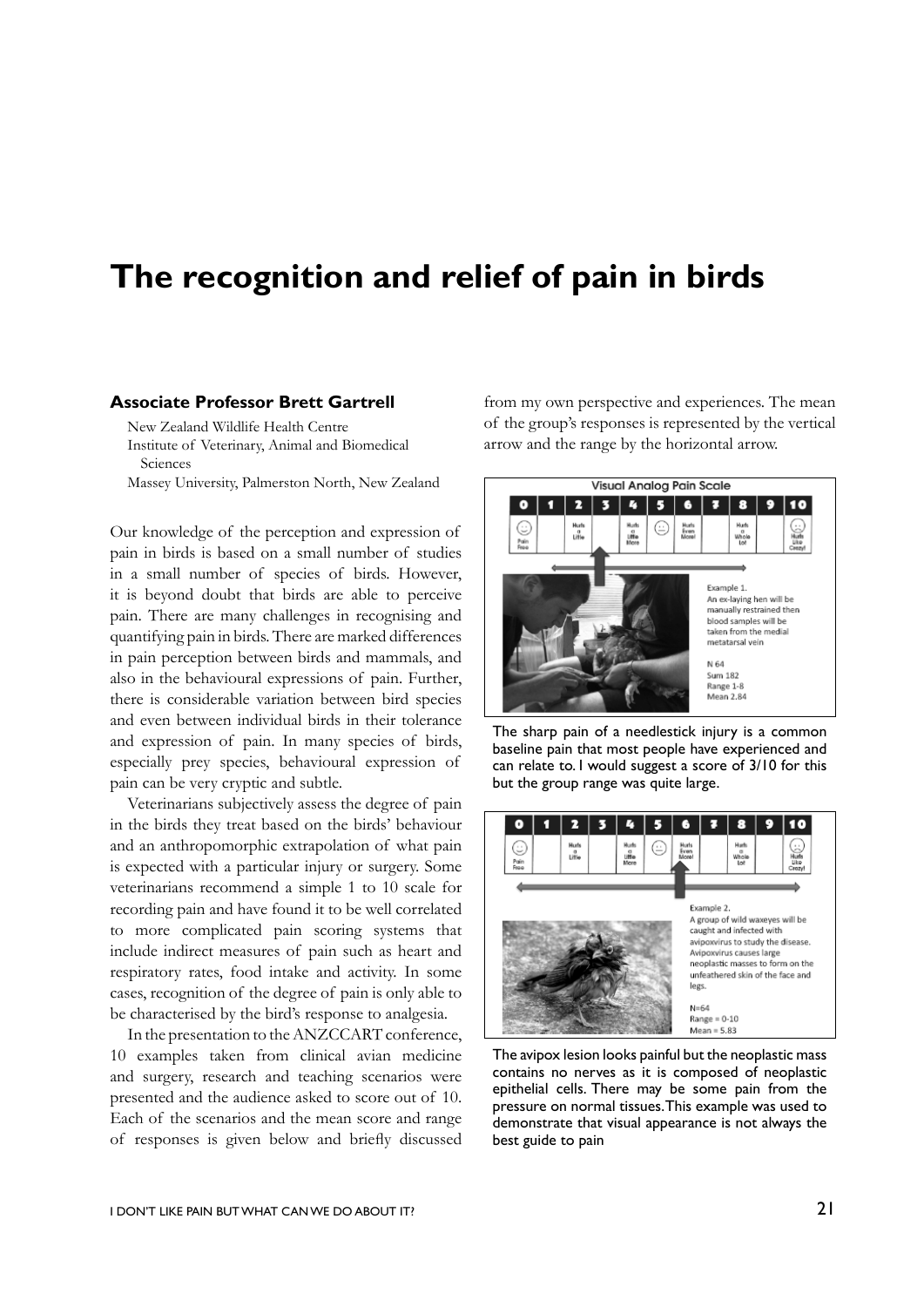

In human pain scoring a perforation of the eye rates as one of the most painful experiences. Most human pain scores place this injury in the range of 8 to 10.



This example is used to illustrate that many general anaesthetics supply no analgesia. The different pathways of pain that will be activated in this example include those of skin and muscle and the pressure receptors in the abdomen.



This common husbandry procedure in poultry sheds is used to demonstrate the need to know the nervous anatomy of the area affected. The beak is rich in neural supply and contains many mechanoreceptors as well as a deep bed of soft tissue below the keratinised surface.



A traumatic amputation with bone ends exposed is something most participants recognised as intensely painful.



I don't know what pain these birds experienced as the behavioural signs seen here were possibly just the disruption of motor function caused by the overdose of this neurotransmitter blocker. Sometimes extrapolation from human experience will only take you so far. These birds may have been pain-free or in excruciating pain.



Despite emphasising at this point that the examples should be pain scores not stress scores, many participants rated this as a painful procedure. I included it as what I thought would be a pain-free example of a warm bath.